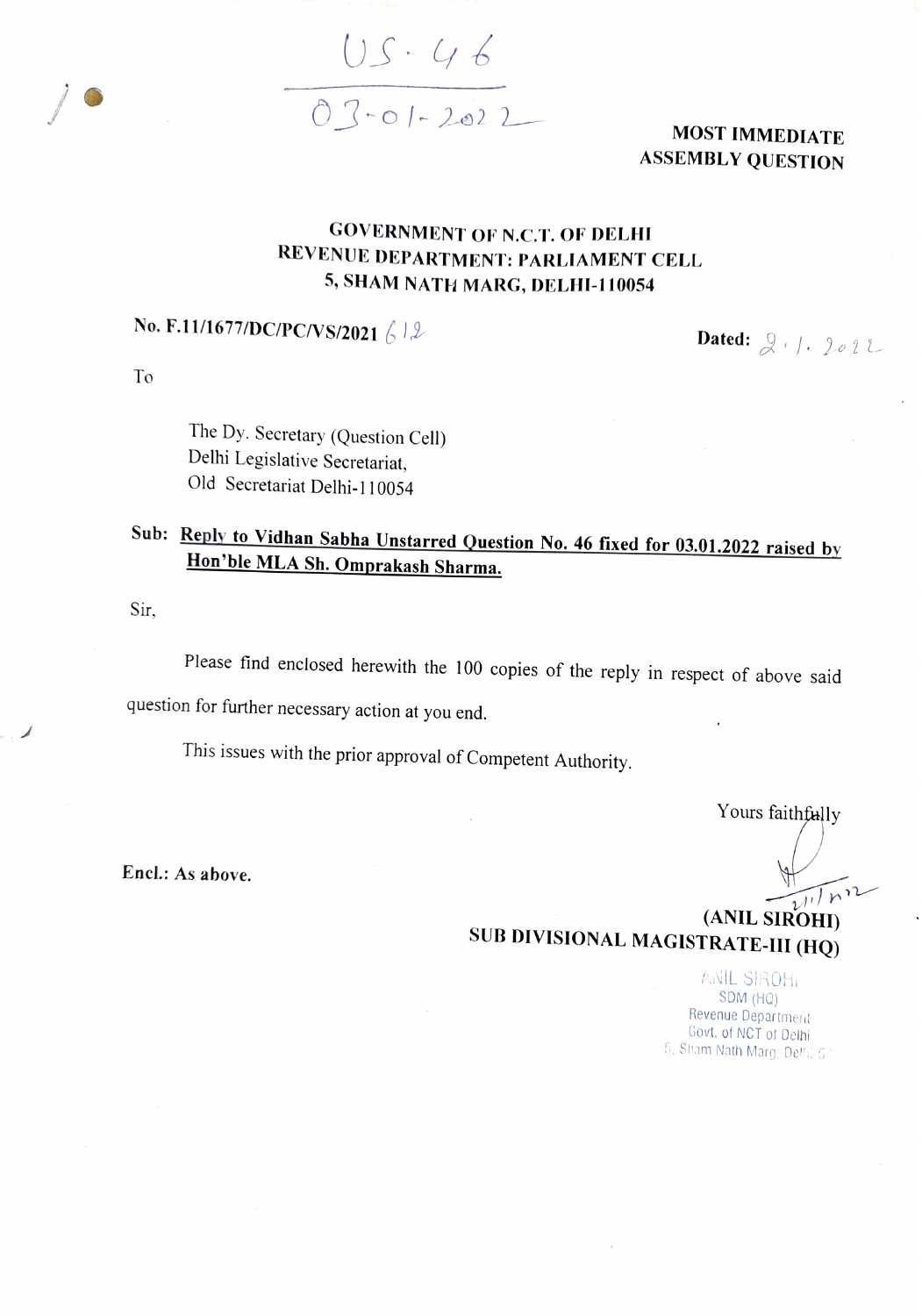## राष्ट्रीय राजधानी क्षेत्र दिल्ली सरकार कार्यालय मंडलायुक्त (राजस्व) संसदीय शाखा. 5, शाम नाथ मार्ग, दिल्ली।

अतारांकित प्रश्न संख्या : 46 दिनांक 03.01.2022 प्रश्नकर्ता का नाम : माननीय विधायक श्री ओमप्रकाश शर्मा जी क्या माननीय राजस्व मंत्री यह बताने की कृपा करेंगें कि :

| क्रम | प्रश्न                                    | उत्तर                                          |
|------|-------------------------------------------|------------------------------------------------|
| सं.  |                                           |                                                |
| क)   | दिल्ली सरकार द्वारा पिछले 7 सालों में     | दिल्ली सरकार द्वारा पिछले 7 सालों में          |
|      | डिफेंस<br>सिविल<br>दिल्ली<br>में<br>कितने | डिफॅस<br>सिविल<br>दिल्ली में 1,77,276          |
|      | वॉलिन्टियर्स की भर्ती की गई;              | वॉलिन्टियर्स भर्ती किए गए।                     |
| ख)   | इन सिविल डिफेंस वॉलिन्टियर्स को           | भी<br>सिविल डिफेंस वॉलिन्टियर्स को किसी        |
|      | प्रतिमाह कितना वेतन दिया जाता है; और      | प्रकार वेतन नहीं दिया जाता है हालाँकि          |
|      |                                           | निदेशालय नागरिक सुरक्षा, दिल्ली के आदेश        |
|      |                                           | पत्र दिनांक 17 / 12 / 2021 (प्रतिलिपि संलग्न)  |
|      |                                           | के अनुसार, नागरिक सुरक्षा सदस्य को, जब         |
|      |                                           | कभी कार्य हेतु बुलावा किया जाता है तो          |
|      |                                           | उन्हें दैनिक भत्ते (मानदेय) के रूप में         |
|      |                                           | प्रशिक्षित नागरिक सुरक्षा सदस्य को 789/ $-$    |
|      |                                           | $(749 - 4\pi\pi)$ इयूटी + 40 यात्रा भत्ता) तथा |
|      |                                           | अप्रशिक्षित नागरिक सुरक्षा सदस्य को            |
|      |                                           | $658 /  (618 - 322)$ भत्ता + 40 यात्रा         |
|      |                                           | भत्ता) प्रतिदिन दिया जाता है।                  |
| ग)   | दिल्ली सरकार द्वारा इनके वेतन पर          |                                                |
|      | प्रतिवर्ष कितनी धनराशि खर्च की जा रही     | उपरोक्तानुसार                                  |
|      | हे?                                       |                                                |
|      |                                           |                                                |

इसकी स्वीकृति सक्षम प्राधिकारी से प्राप्त कर ली गई है।

 $\omega$ (अनिल सिरोही) उपमण्डलीय दण्डाधिकारी-3 (मु०)

राजस्व विभाग

ANIL SIROHI SDM (HQ) Revenue Department Govt. of NCT of Delhi 5, Sham Nath Marg, Dell., L4